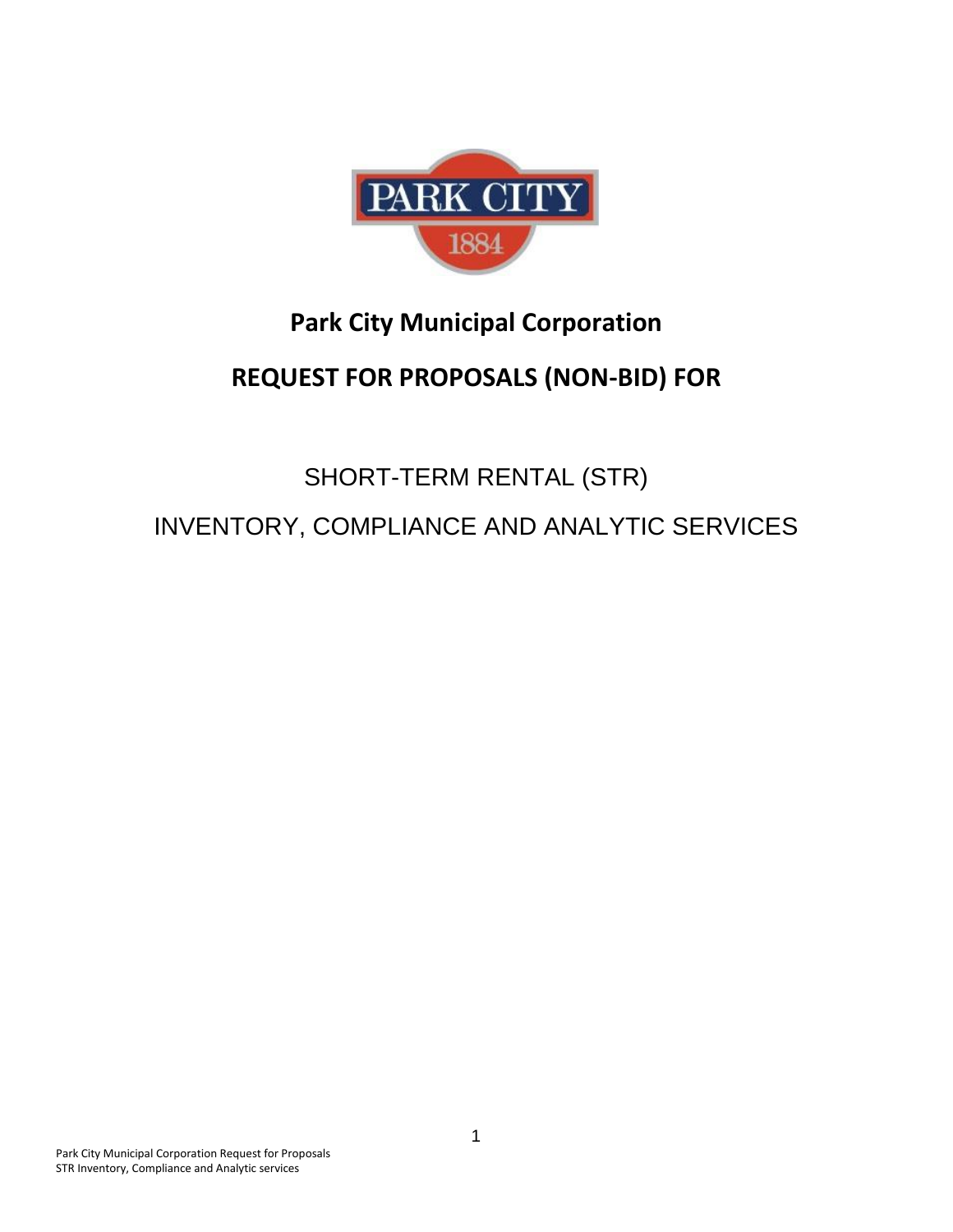# **NOTICE**

#### REQUEST FOR PROPOSALS (NON-BID)

#### *SHORT-TERM RENTAL (STR) INVENTORY, COMPLIANCE AND ANALYTIC SERVICES*

PROPOSALS DUE: October 26, 2018

PROJECT NAME: *SHORT-TERM RENTAL (STR) INVENTORY, COMPLIANCE AND ANALYTIC SERVICES*

RFP AVAILABLE: October 3, 2018

PROJECT DESCRIPTION: Park City Municipal Corporation ("City") is soliciting proposals from qualified companies and individuals to assist the City and its partners (Summit County, Park City Visitors and Convention Bureau, and the Resort Village Management Association) to accurately identify the number of short-term rentals operating in Summit County and to provide professional support services relating to the administration and regulation of short-term rentals.

PROJECT DEADLINE: The initial agreement term will be two (2) years with two (2) additional one-year renewal options, to be exercised at the sole discretion of the Ctiy Council.

| OWNER:   | Park City Municipal Corporation                                                |
|----------|--------------------------------------------------------------------------------|
|          | P.O. Box 1480                                                                  |
|          | Park City, UT 84060                                                            |
| CONTACT: | Matthew Dias                                                                   |
|          | Matt.dias@parkcity.org                                                         |
|          | All questions shall be submitted in writing no later than October 24,<br>2018. |

**Park City reserves the right to reject any or all proposals received for any reason. Furthermore, the City shall have the right to waive any informality or technicality in proposals received when in the best interest of the City.** 

**In the absence of the project manager, proposals should be dropped off to the City Recorder, located at 445 Marsac Avenue, Third Floor – Executive Department, Park City, UT 84060.**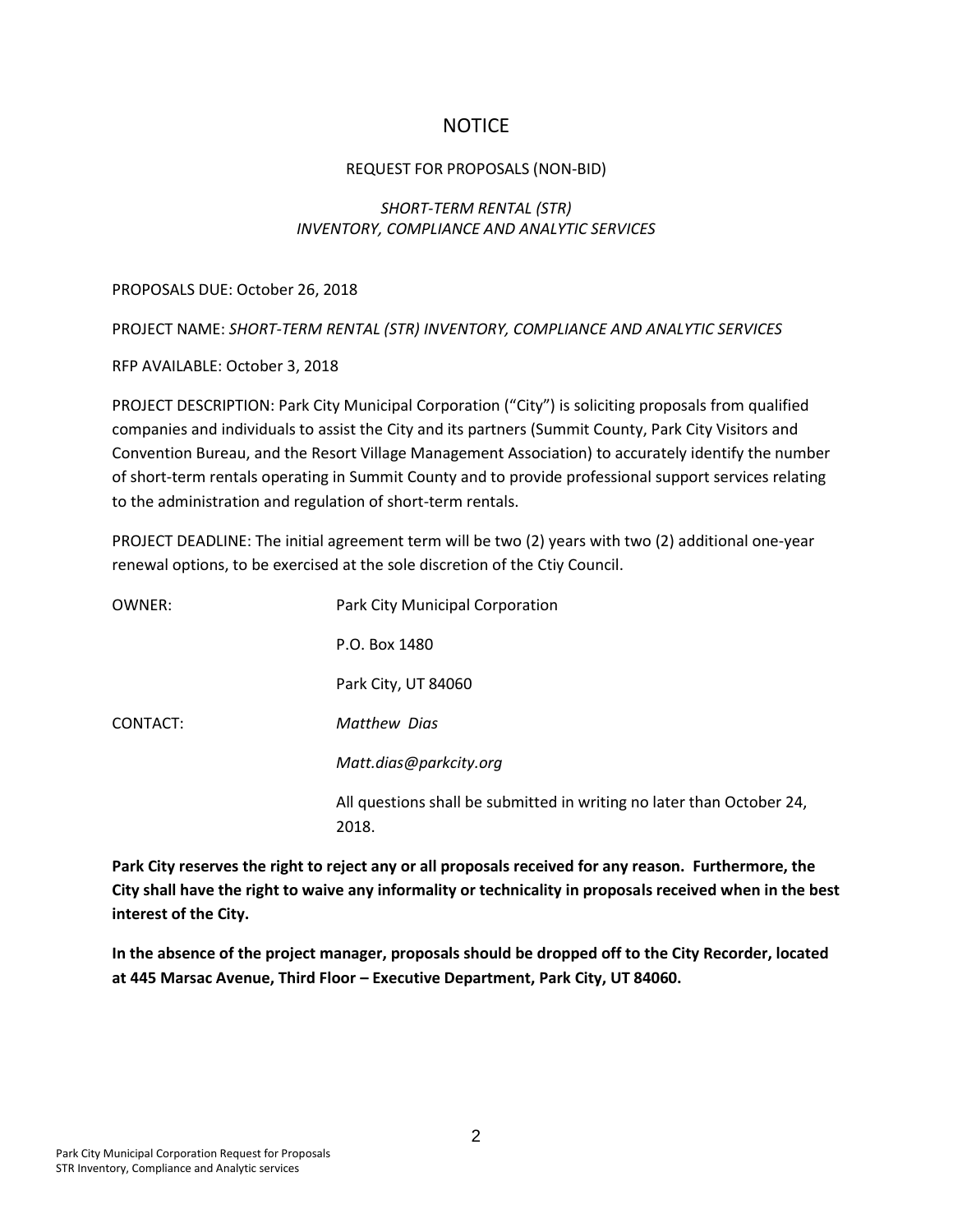# **I. Introduction**

Park City Municipal Corporation ("City") is soliciting proposals from qualified companies and individuals to assist the City and its partners (Summit County, Park City Visitors and Convention Bureau, and the Resort Village Management Association) to accurately identify the number of short-term rentals operating in Summit County and to provide professional support services relating to the administration and regulation of short-term rentals.

In recent years, many cities and counties have been grappling with the growth of short-term rentals (STRs) facilitated by online rental platforms such as AirBNB, Craigslist, FlipKey, HomeAway and VRBO. Regulating short-term rentals (STRs) requires significant technology and human resources that are not currently available within the City and/or County. Additionally, the expanding, technology-enabled STR market and the various platforms it uses requires continuous monitoring by a professional firm or individual to enable the City and County to accomplish their goals.

The City requires that any proposal for such professional services, shall include, at minimum, the scope of services provided herein. The Office of the City Manager serves as the administrative entity for this Request for Proposals (RFP).

The City may award multiple agreements as a result of this RFP. The initial agreement term will be two (2) years with two (2) additional one-year renewal options, to be exercised at the sole discretion of the City Council. Proposers are responsible for reading the draft agreement and submitting any questions about it in accordance with the process listed on Page 2. By submitting a proposal, each proposer agrees it will be bound by the agreement, which may be modified by the City before it is signed by a recommended proposer.

# **II. Scope of Project**

Parl City Municipal Corporation seeks qualified professionals to provide the following Short-Term Rental (STR) Inventory and Analytic services:

- i. Create an inventory of all STRs and their Hosts in City and County, sufficient to permit the City and County to conduct outreach and verify whether properties on the inventory are compliant with City and County Codes;
- ii. The STR inventory specified by the City and County should be compatible with the City and County GIS systems. This may include accepting data specified by the City and County in a verifiable form from platforms rather than directly from Hosts;
- iii. Assist the City and County in the development of "best practices" to inform hosts operating in the City and County to apply for and obtain all required authorizations and pay all required taxes and fees and to perform community outreach concerning STRs;
- iv. Provide agreed upon reports, analysis, documentation and online, customized access to STR information management system to review Host and Host Residence data, as required by the City and County;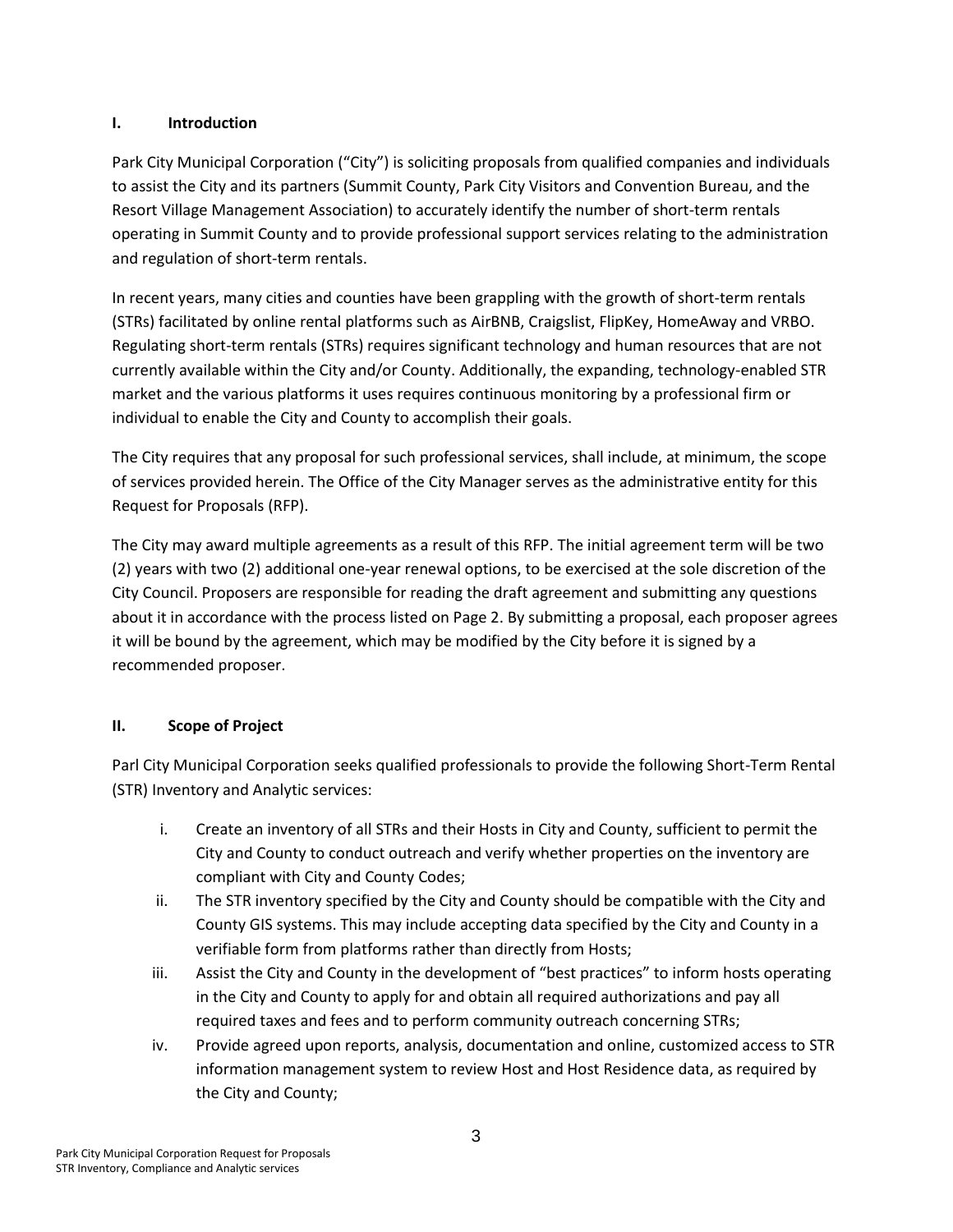- v. To participate in meetings and/or call with City and County staff on a period basis to be determined prior to the commencement of services.
- vi. Provide additional related services and technical assistance relating to STRs on a Task Order, negotiated fee basis as requested by Park City Municipal Corporation.

# **III. Funding**

Proposers should suggest a reasonable project budget that is reflective of the work involved in the Inventory and Analytics project/program aspects, as well as the limited ability for Utah cities and counties to bring properties in compliance by simply identifying advertisements as justification for a citation. Put another way, cities and counties in other states may utilize the identification of an advertisement as a means for citation to ensure compliance with local regulations. The opposite is true in the State of Utah. As such, proposers should not propose a cost or price scenario that is supported or justified by a future revenue stream. The goals of the STR program are tracking and analysis, and compliance with local regulations and safety, not revenue generation.

# **IV. Content of Proposal**

Proposals will be evaluated on the criteria listed below.

- i. Be qualified to conduct business in Park City and/or Summit County and the State of Utah as evidenced by the organization's business license and registration with Park City Municipal Corporation, Summit County and/or the Utah Department of Commerce;
- ii. Have not been debarred by the Federal government, State of Utah or local government;
- iii. Demonstrated track record of establishing and maintaining positive collaboration and problem solving methods with public, private-sector, and commuinity stakeholders.
- iv. Have training and knowledge of the short-term rental (STR) industry.
- v. Have successfully completed contracts similar in size and scope to the services solicited in this RFP for a minimum of three (3) years. Proposer must provide a list of contracts including the name and contact information for the project manager, contract amount, organization, term and brief scope for the past two (2) years.
- vi. The proposer should have documented experience in providing required training to various size groups. The successful proposer may provide readily available "off-the-shelf" training in their area of expertise and/or the successful proposer may be requested to work with Park City Municipal staff to develop training tailored to the needs of Park City and its partners.
- vii. Proposers should document and provide contact information to key staff profiles assigned to the project.
- viii. The nature and extent of requested changes to our standard contract.

Park City Municipal Corporation reserves the right to reject any and all proposals for any reason. Proposals lacking required information will not be considered. All submittals shall be public records in accordance with government records regulations ("GRAMA") unless otherwise designated by the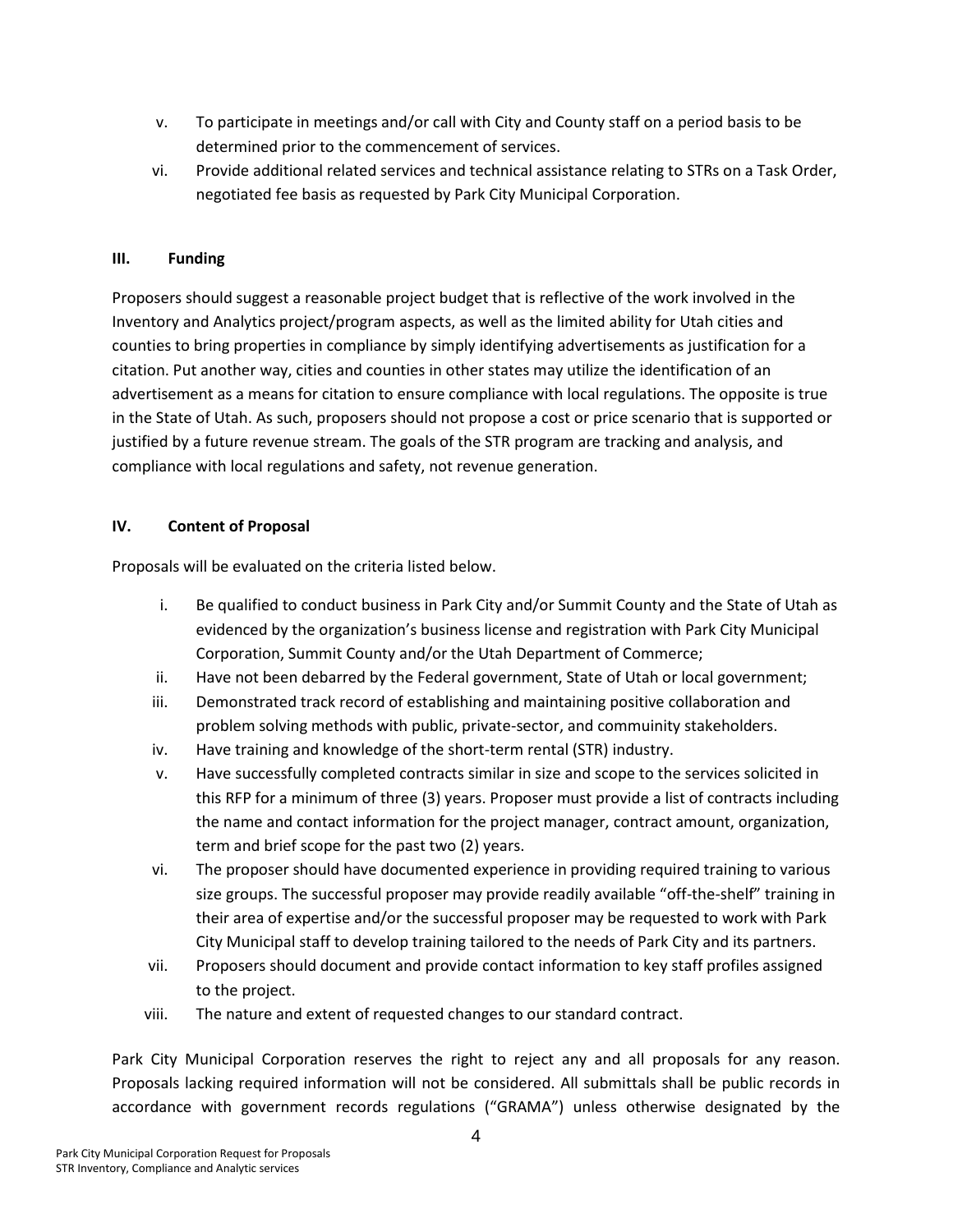applicant pursuant to UCA §63G-2-309, as amended. The award of contract is subject to approval by City Council.

# **Price may not be the sole deciding factor.**

# **V. Selection Process**

Proposals will be evaluated on the factors listed in VIII. Preparation of Proposals, 2. Evaluation Criteria, below.

# **VI. Park City Municipal Standard Service Provider Agreement**

A**.** The successful proposal will be required to enter into Park City's Professional Service Agreement, in its current form, with the City. A draft of the Agreement is attached to this RFP. If there is a conflict between the written and numerical amount of the proposal, the written amount shall supersede.

# B. **ANY INQUIRIES RELATED TO INDEMNIFICATION OR INSURANCE PROVISIONS CONTAINED IN PARK CITY MUNICIPAL CORPORATION'S STANDARD AGREEMENT MUST BE SUBMITTED TO PARK CITY MUNICIPAL CORPORATION NO LATER THAN THE PROPOSAL/SUBMITTAL DEADLINE. PARK CITY MAY, IN ITS SOLE DISCRETION, CONSIDER SUCH INQUIRIES. ANY CHANGES TO PARK'S CITY'S STANDARD INSURANCE AND INDEMNIFICATION PROVISIONS SHALL BE APPROVED IN PARK CITY'S SOLE DISCRETION.**

Any service provider who contracts with Park City is required to have a valid Park City business license.

# **VII. Information to be submitted**

To be considered, one (1) electronic copy must be submitted via email to Matt Dias, Assistant City Manager, to [matt.dias@parkcity.org](mailto:matt.dias@parkcity.org) by 4:00 p.m. on Friday, October 26, 2018, as a single PDF. Electronic submission cannot exceed eight (8) megabytes to the email address. If files are larger than the maximum size allowed, they may be submitted through a private Dropbox™ account directly to [matt.dias@parkcity.org](mailto:matt.dias@parkcity.org) and cannot be submitted to any other parties. It is the sole responsibility of the applicant to ensure the success of the electronic submission is completed prior to the deadline as stated above.

# **VIII. Preparation of Proposals**

A. Failure to Read. Failure to Read the Request for Proposal and these instructions will be at the offeror's own risk.

B. Cost of Developing Proposals. All costs related to the preparation of the proposals and any related activities are the sole responsibility of the offeror. The City assumes no liability for any costs incurred by offerors throughout the entire selection process.

C. Form of Proposals. Proposals shall conform to the following format. Proposals that are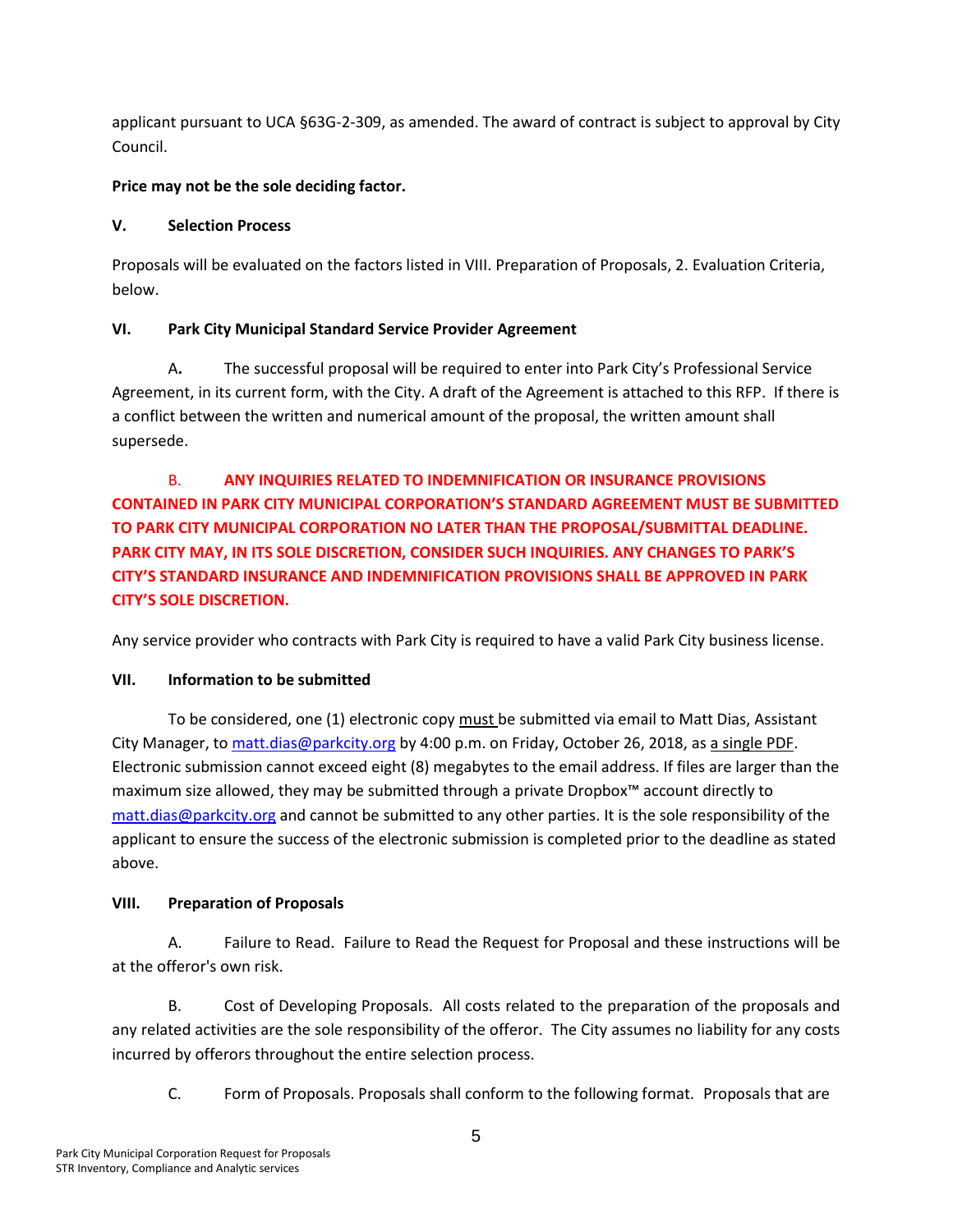incomplete conditional; obscure; or that contain additions not requested, changes or exceptions to material provisions or requirements of this RFP; or irregularities of any kind, are subject to disqualification as non-responsive.

Proposals are limited to 15 single-sided, letter-size pages.

Each proposal must include all of the following:

# **1. Qualifications & Experience Statement**

- **a.** Each proposer shall provide sufficient documentation, including resumes, to demonstrate that its proposed staff are qualified to perform the scope of work (II. Scope of Project) for which the proposer is proposing. Each proposer shall also address each bulleted item listed under IV. Content of Proposal.
- **b.** Each proposer shall provide 3 case studies demonstrating delivery of scope of work. Each case study should include:
	- **i.** Client's name
	- **ii.** Contact information (name, telephone number, email and physical addresses)
	- **iii.** Description of client's business
	- **iv.** Description of the client's business need, how the proposer's proposed staff approached that need, final outcomes and deliverables, and proposed and actual project timelines
	- **v.** Description of how this case study relates to the proposed category

# **2. Proposed Approach to Scope of Work**

Each proposer should tailor its proposed approach to the scope of work to reflect the City and County's demographics and technologies.

# **PROPOSAL EVALUATION**

Proposals will be reviewed by City and County staff for responsiveness and documentation of minimum qualifications, completeness, and adherence to the RFP requirements. The City reserves the sole right to determine the sufficiency of qualifications and experience of all proposers.

# **1. Evaluation Panel**

The Assistant City Manager will appoint an evaluation panel to review the proposals and recommend a proposer to be awarded the contract resulting from this RFP. The evaluation panel may interview all of the proposers, a short list of proposers, or may evaluate the proposals solely on the materials submitted by the proposal deadline. In the event a short list process is used, the evaluation panel will use the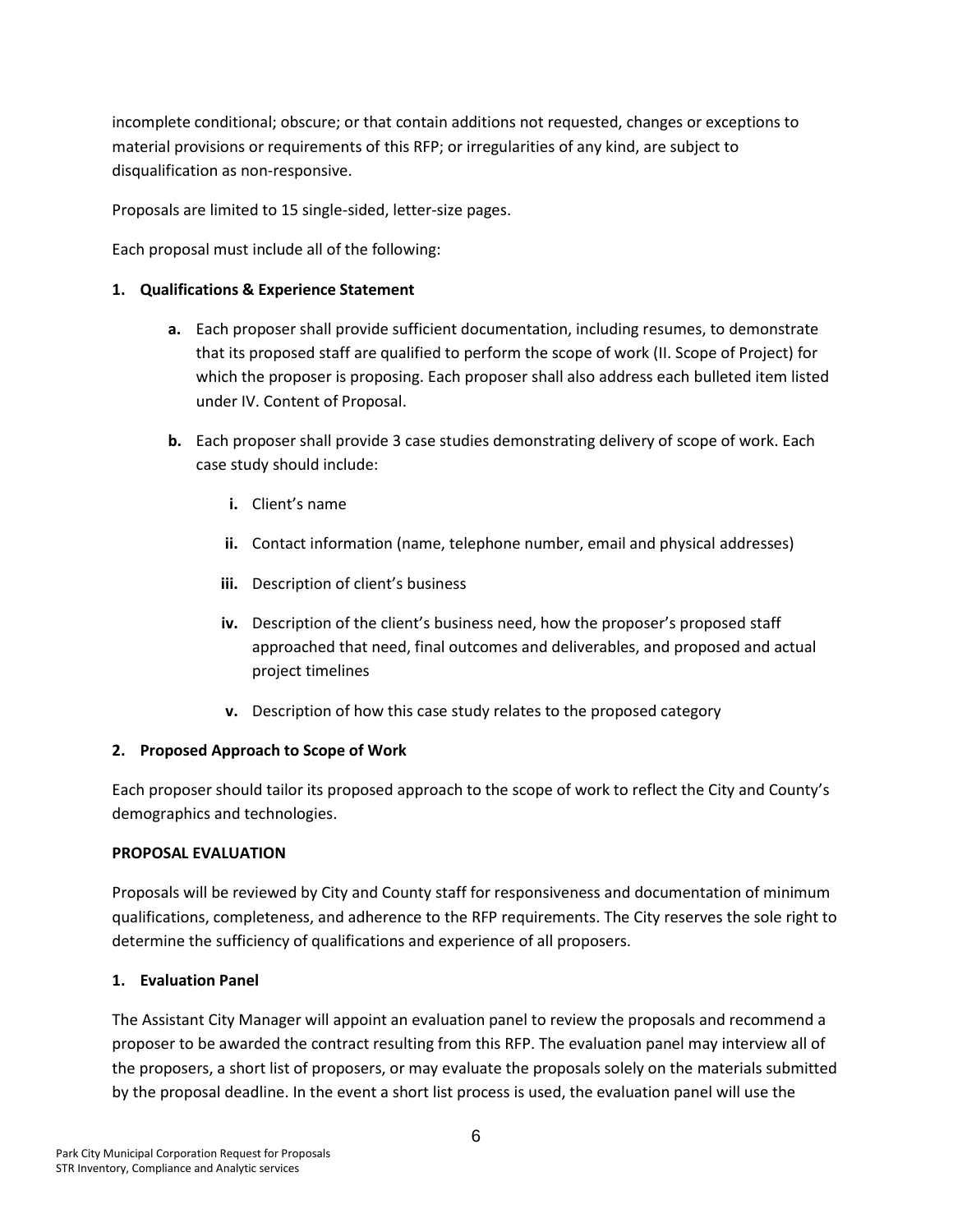evaluation criteria established in this RFP to identify the proposers most likely to be successful in the evaluation process. The short-listed proposers may then be scheduled for interviews with the evaluation panel. The evaluation panel will determine a consensus score for each evaluation criterion, which will then be added together to determine a total consensus score for each proposal. A minimum score of 70 is required to be considered for funding.

# **2. Evaluation Criteria**

| <b>Evaluation Criteria</b>                                                                                                                                                                                                                                                                                                                                                                                |     |
|-----------------------------------------------------------------------------------------------------------------------------------------------------------------------------------------------------------------------------------------------------------------------------------------------------------------------------------------------------------------------------------------------------------|-----|
| <b>Demonstrated Ability</b>                                                                                                                                                                                                                                                                                                                                                                               | 30  |
| Quality and depth of the proposer's experience and expertise as it relates to the<br>services for which the contractor is applying: training of assigned personnel,<br>including education and certifications; work experience with other government<br>agencies and private contract activities; description of services; references; and other<br>items as outline in the RFP.                          |     |
| <b>Demonstrated Capacity</b>                                                                                                                                                                                                                                                                                                                                                                              |     |
| Proposers capacity to provide the required services including: assigned program staff<br>size, staff job descriptions, program staffing capabilities and resumes, major<br>accomplishments, work plan, methodology and procedures, knowledge of applicable<br>regulations, capacity to complete City and Countywide projects within a reasonable<br>amount of time and other items as outlined in the RFP |     |
| <b>Technical System Design</b>                                                                                                                                                                                                                                                                                                                                                                            | 20  |
| Proposed approach to providing the required services.                                                                                                                                                                                                                                                                                                                                                     |     |
| <b>Cost Reasonableness</b>                                                                                                                                                                                                                                                                                                                                                                                | 20  |
| The reasonableness and appropriateness of the proposed costs in relation to all<br>other proposals.                                                                                                                                                                                                                                                                                                       |     |
| <b>TOTAL POINTS</b>                                                                                                                                                                                                                                                                                                                                                                                       | 100 |

#### **IX. Proposal Information**